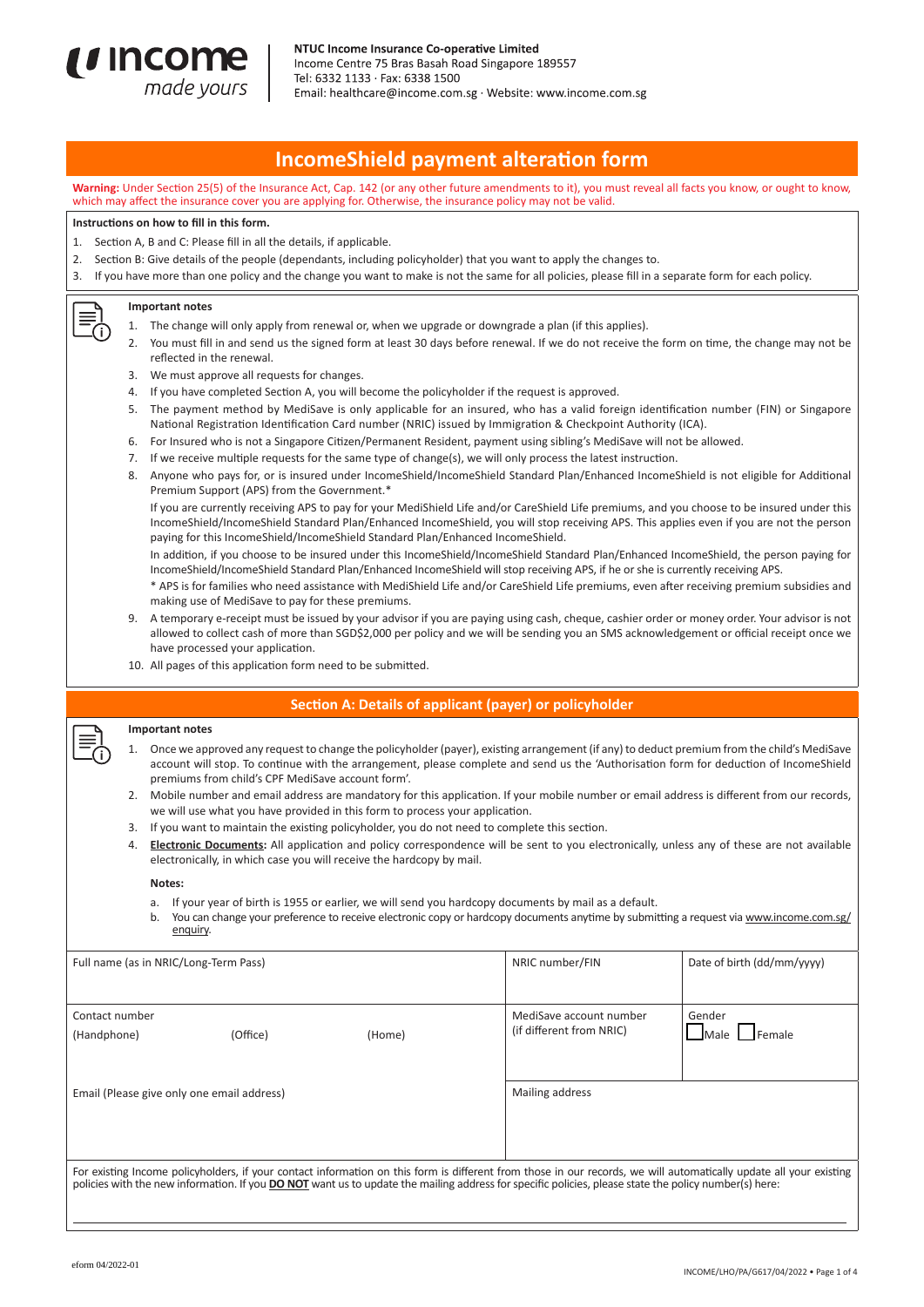|                                                                                                                                                                                                                                                                                         | Section B: Details of people (including policyholder or dependants) affected by this change (You must fill this in.)                                                                                                                              |                    |                                                       |  |  |
|-----------------------------------------------------------------------------------------------------------------------------------------------------------------------------------------------------------------------------------------------------------------------------------------|---------------------------------------------------------------------------------------------------------------------------------------------------------------------------------------------------------------------------------------------------|--------------------|-------------------------------------------------------|--|--|
| Note: Payer can only pay for self, children, husband, wife, parents and siblings.                                                                                                                                                                                                       |                                                                                                                                                                                                                                                   |                    |                                                       |  |  |
| Policy Number                                                                                                                                                                                                                                                                           | Full name of insured (as in NRIC/BC/Long-Term Pass)                                                                                                                                                                                               | NRIC/BC number/FIN | Relationship to payer/policyholder                    |  |  |
|                                                                                                                                                                                                                                                                                         |                                                                                                                                                                                                                                                   |                    |                                                       |  |  |
|                                                                                                                                                                                                                                                                                         |                                                                                                                                                                                                                                                   |                    |                                                       |  |  |
|                                                                                                                                                                                                                                                                                         |                                                                                                                                                                                                                                                   |                    |                                                       |  |  |
|                                                                                                                                                                                                                                                                                         |                                                                                                                                                                                                                                                   |                    |                                                       |  |  |
|                                                                                                                                                                                                                                                                                         |                                                                                                                                                                                                                                                   |                    |                                                       |  |  |
|                                                                                                                                                                                                                                                                                         |                                                                                                                                                                                                                                                   |                    |                                                       |  |  |
|                                                                                                                                                                                                                                                                                         |                                                                                                                                                                                                                                                   |                    |                                                       |  |  |
|                                                                                                                                                                                                                                                                                         |                                                                                                                                                                                                                                                   |                    |                                                       |  |  |
|                                                                                                                                                                                                                                                                                         | <b>Section C: Main plan payment method</b>                                                                                                                                                                                                        |                    |                                                       |  |  |
| If you want to maintain your existing payment method, you do not need to complete this section. For Singapore Citizens and Permanent Residents currently<br>covered under a Cash non-integrated plan, please tick a Premium payment option to integrate your plan with MediShield Life. |                                                                                                                                                                                                                                                   |                    |                                                       |  |  |
| Premium payment by (please tick only one option):                                                                                                                                                                                                                                       |                                                                                                                                                                                                                                                   |                    |                                                       |  |  |
| <b>MediSave</b>                                                                                                                                                                                                                                                                         |                                                                                                                                                                                                                                                   |                    |                                                       |  |  |
| be payable in Cash.                                                                                                                                                                                                                                                                     | If your premium exceeds the applicable withdrawal limits from MediSave or if you have insufficient monies in your MediSave account, the balance will                                                                                              |                    |                                                       |  |  |
| Age next                                                                                                                                                                                                                                                                                | Additional Withdrawal Limits (AWLs)                                                                                                                                                                                                               |                    |                                                       |  |  |
| birthday                                                                                                                                                                                                                                                                                | for additional private insurance coverage                                                                                                                                                                                                         |                    |                                                       |  |  |
| $1 - 40$<br>$41 - 70$                                                                                                                                                                                                                                                                   | \$300<br>\$600                                                                                                                                                                                                                                    |                    |                                                       |  |  |
| Over <sub>70</sub>                                                                                                                                                                                                                                                                      | \$900                                                                                                                                                                                                                                             |                    |                                                       |  |  |
|                                                                                                                                                                                                                                                                                         | Full Cash (To pay by GIRO or credit card, please fill in the GIRO or credit card option in Section D)                                                                                                                                             |                    |                                                       |  |  |
|                                                                                                                                                                                                                                                                                         |                                                                                                                                                                                                                                                   |                    |                                                       |  |  |
|                                                                                                                                                                                                                                                                                         | For insured who are Singapore Citizens and Permanent Residents, this Shield plan will be integrated with MediShield Life. Upon the start of this Integrated<br>Shield Plan, any existing Integrated Shield Plan will be automatically terminated. |                    |                                                       |  |  |
|                                                                                                                                                                                                                                                                                         | For insured who are Foreigners, this Shield plan will not be integrated with MediShield Life. For payment using MediSave, upon the start of this Shield plan,<br>any existing Shield plan will be automatically terminated.                       |                    |                                                       |  |  |
|                                                                                                                                                                                                                                                                                         | <b>Section D: Payment method</b>                                                                                                                                                                                                                  |                    |                                                       |  |  |
|                                                                                                                                                                                                                                                                                         | If you want to maintain your existing payment method for paying the cash portion of main plan and/or rider(s), you do not need to complete this section.                                                                                          |                    |                                                       |  |  |
| choose only one option).                                                                                                                                                                                                                                                                | Please complete your preferred method for paying the cash portion of main plan and/or rider(s). Please choose credit card or cash option below (please                                                                                            |                    |                                                       |  |  |
| This authorisation will remain in force until terminated by the applicant/policyholder.                                                                                                                                                                                                 |                                                                                                                                                                                                                                                   |                    |                                                       |  |  |
| For payment by GIRO, please complete and submit GIRO form.                                                                                                                                                                                                                              |                                                                                                                                                                                                                                                   |                    |                                                       |  |  |
| If the cash portion of the main plan and/or rider(s) are fully paid, the change of payment method will only apply from the date of the next renewal of the policy.                                                                                                                      |                                                                                                                                                                                                                                                   |                    |                                                       |  |  |
| Credit card option (for first and renewal premiums)                                                                                                                                                                                                                                     |                                                                                                                                                                                                                                                   |                    |                                                       |  |  |
| Credit card authorisation                                                                                                                                                                                                                                                               |                                                                                                                                                                                                                                                   |                    |                                                       |  |  |
| I authorise NTUC Income Insurance Co-operative Limited ("Income") to deduct the first and renewal premiums from my credit card account provided below<br>for this insurance application.                                                                                                |                                                                                                                                                                                                                                                   |                    |                                                       |  |  |
| I understand that any refund will be made to the applicant/policyholder by cheque.                                                                                                                                                                                                      |                                                                                                                                                                                                                                                   |                    |                                                       |  |  |
| Name of cardholder                                                                                                                                                                                                                                                                      |                                                                                                                                                                                                                                                   |                    |                                                       |  |  |
|                                                                                                                                                                                                                                                                                         |                                                                                                                                                                                                                                                   |                    |                                                       |  |  |
| Credit card number (VISA or MasterCard)                                                                                                                                                                                                                                                 |                                                                                                                                                                                                                                                   |                    | Card expiry date (mm/yy)                              |  |  |
|                                                                                                                                                                                                                                                                                         |                                                                                                                                                                                                                                                   |                    |                                                       |  |  |
|                                                                                                                                                                                                                                                                                         | Relationship to applicant/policyholder (if different from applicant/policyholder)                                                                                                                                                                 |                    | Signature of cardholder (as shown on the credit card) |  |  |
|                                                                                                                                                                                                                                                                                         |                                                                                                                                                                                                                                                   |                    | P.                                                    |  |  |
| Deduction from this credit card account will only be made when this insurance application has been approved.                                                                                                                                                                            |                                                                                                                                                                                                                                                   |                    |                                                       |  |  |
|                                                                                                                                                                                                                                                                                         |                                                                                                                                                                                                                                                   |                    |                                                       |  |  |
| Cash option                                                                                                                                                                                                                                                                             |                                                                                                                                                                                                                                                   |                    |                                                       |  |  |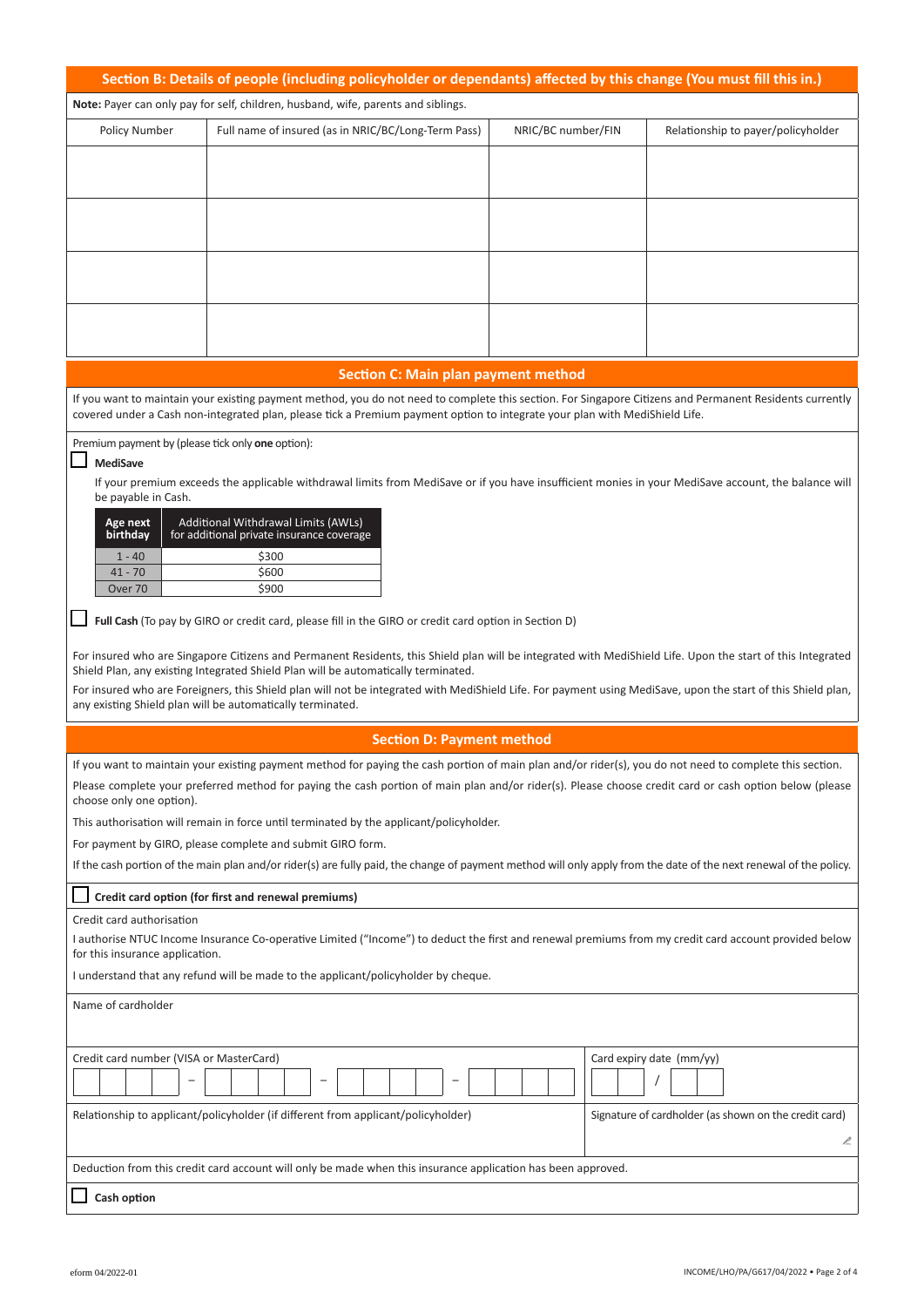## **Section E: Declaration to Central Provident Fund Board (CPFB)**

#### **1. Authorisation by CPF account holder (applicant)**

I authorise the Central Provident Fund Board (the "CPFB") to deduct premium(s) due for the Life/Lives to be Insured as named under this application (the "Life/Lives to be Insured") from my MediSave account (including any new MediSave account(s) which I may have arising from obtaining Singapore Permanent Resident status or otherwise) in accordance with the provisions of the Central Provident Fund Act (Chapter 36), the MediShield Life Scheme Act (Act No. 4 of 2015) and the respective subsidiary legislation made thereunder and as amended from time to time and subject to all terms and conditions as may be imposed by the CPFB from time to time for the purposes of the Private Medical Insurance Scheme (or by such other name as it may be referred to from time to time) (PMIS).

I authorise the CPFB to disclose information/seek information on a confidential basis to/from any Insurer(s) for the PMIS in respect of the insurance cover issued following this application. Such information includes but is not limited to:

- (i) payment and amount of premiums due, including the deduction of premiums from my MediSave account and my MediSave account balance;
- (ii) the making of refunds under the PMIS, as the CPFB shall reasonably consider appropriate; and
- (iii) the amount of premium subsidies for the Life/Lives to be Insured and the amount of additional premium applicable to the Life/Lives to be Insured.

### **2. Consent of the applicant and Life/Lives to be Insured**

 I/We, the Life/Lives to be Insured named under this application, hereby consent to the transfer and disclosure, at any time and without notice to me/ us, of any medical information on me/us, in the Insurer's or the CPFB's possession, between the Insurer and the CPFB for the purpose of assessing the insurability of me/us and/or the making of a claim under the PMIS.

#### **3. Automatic termination of existing integrated medical insurance plan(s) for Life/Lives to be Insured under certain circumstances** Subject to the relevant laws and terms and conditions. Lunderstand that:

- (i) Upon the commencement of this Enhanced IncomeShield/IncomeShield/IncomeShield Standard Plan cover, any other existing Integrated Shield Plan (if any) under the PMIS in favour of the Life/Lives to be Insured shall automatically terminate; and
- (ii) Upon the commencement of another Integrated Shield Plan in favour of the Life/Lives to be Insured, this Enhanced IncomeShield/IncomeShield/ IncomeShield Standard Plan cover of the Life/Lives to be Insured shall automatically terminate.

## **Section F: Personal Data Use Statement**

By providing the information and submitting this application or transaction, I/we consent and agree to NTUC Income Insurance Co-operative Limited ("Income"), its representatives, agents, relevant third parties (referred to in Income's Privacy Policy at https://www.income.com.sg/privacy-policy), Income's appointed insurance intermediaries and their respective third party service providers and representatives (collectively "Income Parties") to collect, use, and disclose any personal data in this form or obtained from other sources, including existing personal data provided, any future updates and subsequent information on my/our health or financial situation (collectively "personal data") for the purposes of processing and administering my/our insurance application or transaction, managing my/our relationship and policies with Income including providing me/us with financial advice/financial planning services, sending me/us corporate communication and information on products and/or services related to my/our ongoing relationship with Income, conducting research and data analytics, and in the manner and for other purposes described in Income's Privacy Policy.

Where the personal data of another person(s) (for example, personal data of the insured person, my family, employee, payee/payer or beneficiary) is provided by me/us (whether in this or subsequent submissions) or from other sources to Income Parties, I/we represent and warrant that:

- I/we have obtained their consent for the collection, use and disclosure of their personal data; and
- I am/we are authorised to give any authorisation and approval on their behalf

for the purposes as set out in this Personal Data Use Statement.

Please refer to Income's Privacy Policy (https://www.income.com.sg/privacy-policy) for more information, including access and correction to personal data and consent withdrawal.

## **Section G: Declarations**

I cannot alter any of the wordings in this form. Any attempt to do so will have no effect.

I want to change the above policy according to the requests shown in this form. I have read and agreed to the important notes and declaration.

I understand that I may receive correspondences for this application and my policy documents electronically (collectively "policy e-document"). I agree that Income can notify me by email or SMS to retrieve and read my policy e-documents via secure online access.

I agree that Income will not be responsible to me (or any other person) if I fail to:

- a. provide Income my correct email address or mobile number;
- b. inform Income of any update or change to my email address or mobile number; or
- c. keep the password to access the policy e-documents confidential.

I understand that the policy e-documents are considered delivered and received, upon my receipt of your SMS or email notification on the availability of the policy e-documents via secure online access.

Where a credit card is used for paying the cash portion of the main plan and/or rider and the cardholder is different from the applicant, I declare that the cardholder has authorised and consented to such use and that I am authorised to agree to the payment method and terms under the above credit card option on the cardholder's behalf.

I understand and agree that if you approved any request to change payer, any cash premium which has been paid for the policy will be retained to ensure continuity of coverage, and any refund of this cash premium will be made to the applicant (payer) or policyholder named under Section A above.

This authorisation will continue in force until you receive a later 'Payment alteration form' from me changing this authorisation.

I declare that the information given in this form is true, correct and complete.